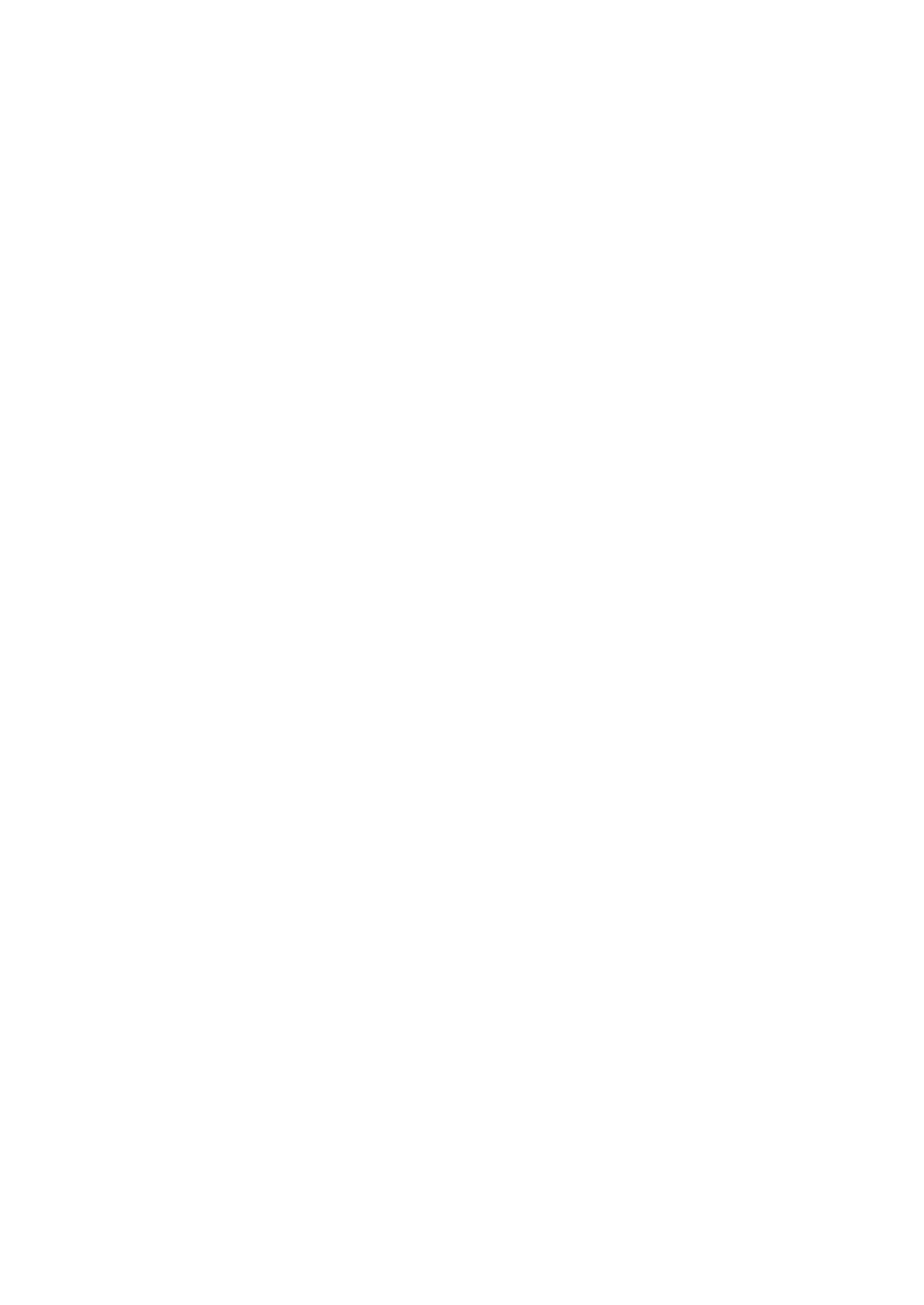

#### according to UK REACH Regulation

# **SOLITEX UM connect**

## Revision date: 27.01.2022 Page 4 of 9

**8.2. Exposure controls**

#### **Appropriate engineering controls**

Take precautionary measures against static discharges.

#### **Individual protection measures, such as personal protective equipment**

### **Eye/face protection**

Recommended eye protection articles: Eye glasses

### **Hand protection**

Use of protective gloves, Tested protective gloves must be worn When handling with chemical substances, protective gloves must be worn with the CE-label including the four control digits.

The quality of the protective gloves resistant to chemicals must be chosen as a function of the specific working place concentration and quantity of hazardous substances.

Thickness of the glove material: No information available. Breakthrough time: No information available.

#### **Skin protection**

Wear suitable protective clothing.

#### **Respiratory protection**

Usually no personal respirative protection necessary. Wear breathing apparatus if exposed to vapours/dusts/aerosols. Full-/half-/quarter-face masks (DIN EN 136/140): P2

# **Thermal hazards**

not relevant

#### **Environmental exposure controls**

Do not allow to enter into surface water or drains.

## **SECTION 9: Physical and chemical properties**

#### **9.1. Information on basic physical and chemical properties**

| Physical state:<br>Colour:                                   | solid<br>anthracite |                                        |
|--------------------------------------------------------------|---------------------|----------------------------------------|
| Odour:                                                       | odourless           |                                        |
| Changes in the physical state                                |                     |                                        |
| Melting point/freezing point:                                |                     | No data available                      |
| Boiling point or initial boiling point and<br>boiling range: |                     | No data available                      |
| Flash point:                                                 |                     | No data available                      |
| <b>Flammability</b><br>Solid/liquid:<br>Gas:                 |                     | No data available<br>No data available |
| <b>Explosive properties</b><br>not explosive.                |                     |                                        |
| Lower explosion limits:                                      |                     | No data available                      |
| Upper explosion limits:                                      |                     | No data available                      |
| Auto-ignition temperature:                                   |                     | No data available                      |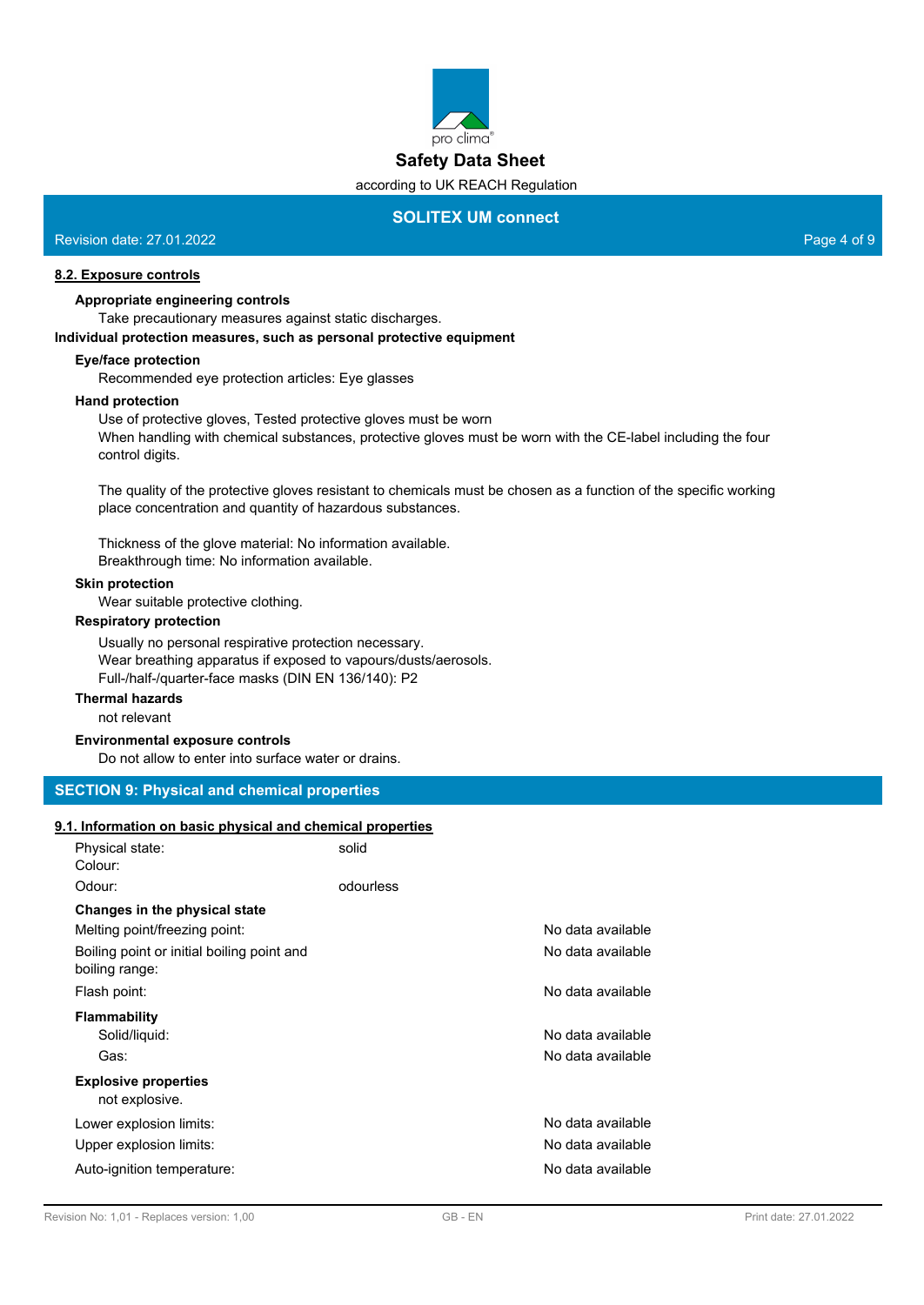

## **SOLITEX UM connect**

## Revision date: 27.01.2022 Page 5 of 9

| <b>Self-ignition temperature</b>                   |                       |
|----------------------------------------------------|-----------------------|
| Solid:                                             | No data available     |
| Gas:                                               | No data available     |
| Decomposition temperature:                         | No data available     |
| pH-Value:                                          | No data available     |
| Viscosity / dynamic:                               | No data available     |
| Viscosity / kinematic:                             | No data available     |
| Flow time:                                         | No data available     |
| Water solubility:                                  | practically insoluble |
| Solubility in other solvents<br>No data available  |                       |
| Partition coefficient n-octanol/water:             | No data available     |
| Vapour pressure:                                   | No data available     |
| Density:                                           | No data available     |
| Relative vapour density:                           | No data available     |
| 9.2. Other information                             |                       |
| Information with regard to physical hazard classes |                       |
| Sustaining combustion:                             | No data available     |
| Oxidizing properties                               |                       |
| This information is not available.                 |                       |
| <b>Other safety characteristics</b>                |                       |
| Solvent content:                                   | 0.08%                 |
| Evaporation rate:                                  | No data available     |
| <b>Further Information</b>                         |                       |
| No information available.                          |                       |

# **SECTION 10: Stability and reactivity**

#### **10.1. Reactivity**

No information available.

### **10.2. Chemical stability**

The product is chemically stable under recommended conditions of storage, use and temperature.

### **10.3. Possibility of hazardous reactions**

Reacts with: Oxidising agent, strong

#### **10.4. Conditions to avoid**

Keep away from heat, hot surfaces, sparks, open flames and other ignition sources. No smoking. Take precautionary measures against static discharges.

## **10.5. Incompatible materials**

Oxidising agent, strong

# **10.6. Hazardous decomposition products**

Carbon monoxide, Carbon dioxide (CO2), Nitrogen oxides (NOx)

# **Further information**

No information available.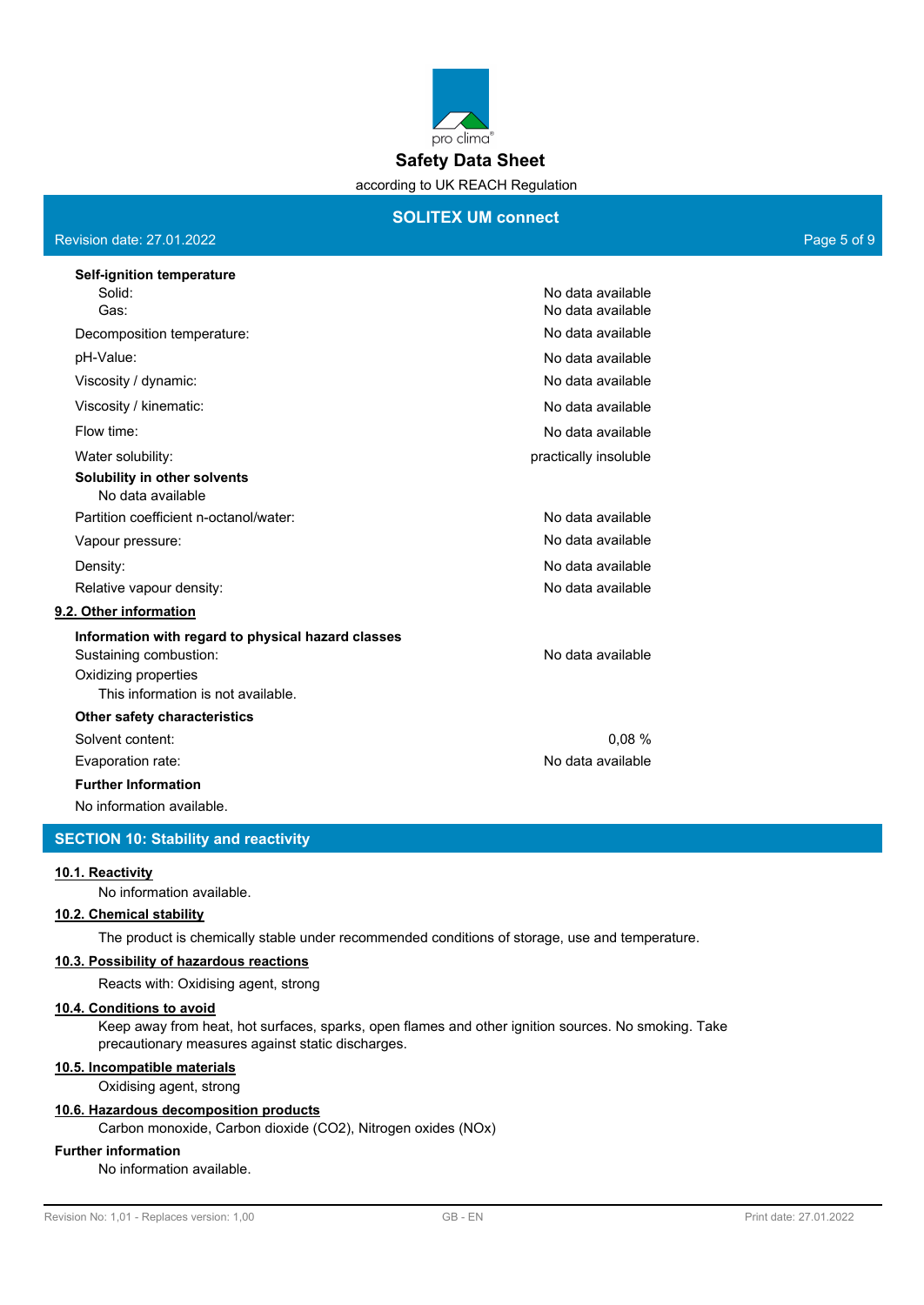

according to UK REACH Regulation

# **SOLITEX UM connect**

## Revision date: 27.01.2022 Page 6 of 9

## **SECTION 11: Toxicological information**

## **11.1. Information on hazard classes as defined in GB CLP Regulation**

#### **Acute toxicity**

Based on available data, the classification criteria are not met.

#### **Irritation and corrosivity**

Based on available data, the classification criteria are not met.

#### **Sensitising effects**

Based on available data, the classification criteria are not met.

#### **Carcinogenic/mutagenic/toxic effects for reproduction**

Based on available data, the classification criteria are not met.

### **STOT-single exposure**

Based on available data, the classification criteria are not met.

## **STOT-repeated exposure**

Based on available data, the classification criteria are not met.

#### **Aspiration hazard**

Based on available data, the classification criteria are not met.

## **11.2. Information on other hazards**

**Endocrine disrupting properties**

No information available.

# **SECTION 12: Ecological information**

#### **12.1. Toxicity**

No information available.

# **12.2. Persistence and degradability**

Poorly biodegradable.

# **12.3. Bioaccumulative potential**

No information available.

## **12.4. Mobility in soil**

No data available

## **12.5. Results of PBT and vPvB assessment**

The substances in the mixture do not meet the PBT/vPvB criteria according to REACH, annex XIII.

### **12.6. Endocrine disrupting properties**

No information available.

#### **12.7. Other adverse effects**

No information available.

#### **Further information**

No information available.

# **SECTION 13: Disposal considerations**

#### **13.1. Waste treatment methods**

#### **Disposal recommendations**

### non-hazardous waste

Dispose of waste according to applicable legislation. The allocation of waste identity numbers/waste descriptions must be carried out according to the EEC, specific to the industry and process. (AVV 170604,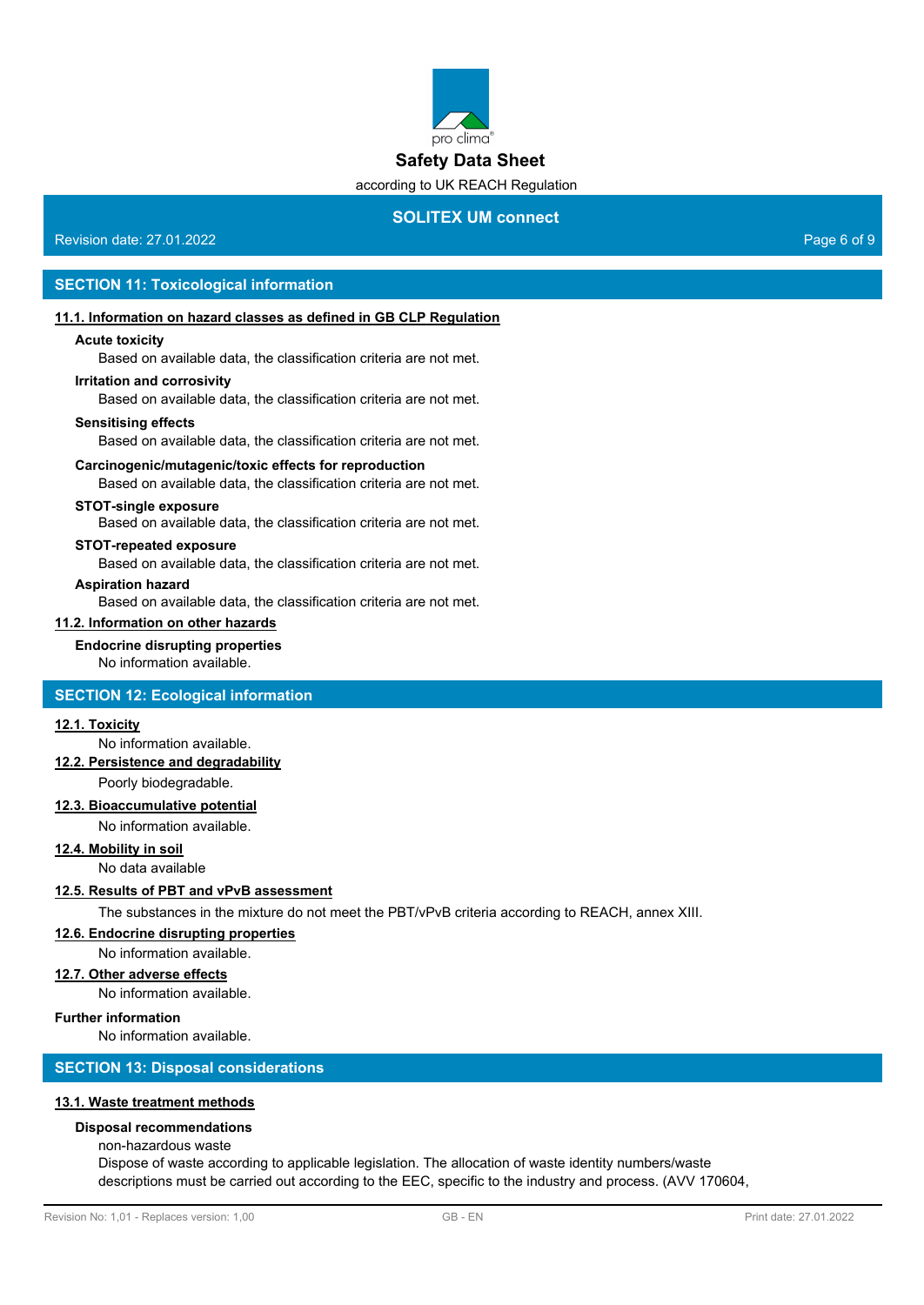

## **SOLITEX UM connect**

## Revision date: 27.01.2022 Page 7 of 9

170203)

## **List of Wastes Code - residues/unused products**

170203 CONSTRUCTION AND DEMOLITION WASTES (INCLUDING EXCAVATED SOIL FROM CONTAMINATED SITES); wood, glass and plastic; Plastic

#### **Contaminated packaging**

Completely emptied packages can be recycled. Dispose of waste according to applicable legislation. For cleaning up: Water (with cleaning agent)

# **SECTION 14: Transport information**

**Land transport (ADR/RID) 14.1. UN number or ID number:** No dangerous good in sense of this transport regulation. **14.2. UN proper shipping name:** No dangerous good in sense of this transport regulation. **14.3. Transport hazard class(es):** No dangerous good in sense of this transport regulation. **14.4. Packing group:** No dangerous good in sense of this transport regulation. **Inland waterways transport (ADN) 14.1. UN number or ID number:** No dangerous good in sense of this transport regulation. **14.2. UN proper shipping name:** No dangerous good in sense of this transport regulation. **14.3. Transport hazard class(es):** No dangerous good in sense of this transport regulation. **14.4. Packing group:** No dangerous good in sense of this transport regulation. **Marine transport (IMDG) 14.1. UN number or ID number:** No dangerous good in sense of this transport regulation. **14.2. UN proper shipping name:** No dangerous good in sense of this transport regulation. **14.3. Transport hazard class(es):** No dangerous good in sense of this transport regulation. **14.4. Packing group:** No dangerous good in sense of this transport regulation. **Air transport (ICAO-TI/IATA-DGR) 14.1. UN number or ID number:** No dangerous good in sense of this transport regulation. **14.2. UN proper shipping name:** No dangerous good in sense of this transport regulation. **14.3. Transport hazard class(es):** No dangerous good in sense of this transport regulation. **14.4. Packing group:** No dangerous good in sense of this transport regulation. **14.5. Environmental hazards** ENVIRONMENTALLY HAZARDOUS: No **14.6. Special precautions for user** No information available. **14.7. Maritime transport in bulk according to IMO instruments** No information available. **Other applicable information** No information available. **SECTION 15: Regulatory information 15.1. Safety, health and environmental regulations/legislation specific for the substance or mixture**

# 2010/75/EU (VOC): 0,083 %

**EU regulatory information**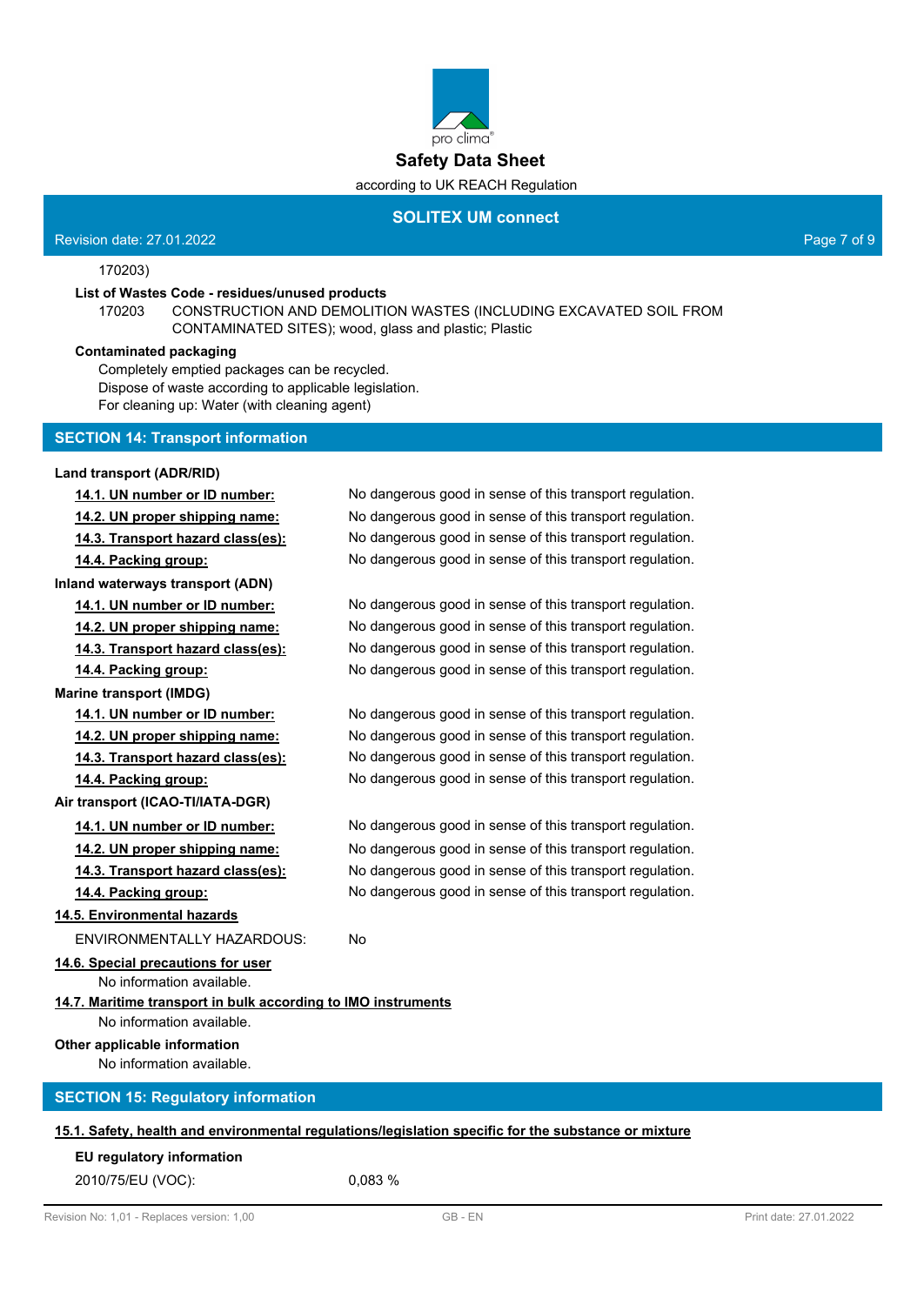

# according to UK REACH Regulation

# **SOLITEX UM connect**

# Revision date: 27.01.2022 Page 8 of 9

(SEVESO III):

2004/42/EC (VOC): 0,083 % Information according to 2012/18/EU

Not subject to 2012/18/EU (SEVESO III)

**Additional information**

Safety Data Sheet according to Regulation (EC) No. 1907/2006 (REACH) Classification according to Regulation (EC) No 1272/2008 [CLP] DIRECTIVE (EU) 2018/851 OF THE EUROPEAN PARLIAMENT AND OF THE COUNCILof 30 May 2018amending Directive 2008/98/EC on waste DIRECTIVE 2008/98/EC OF THE EUROPEAN PARLIAMENT AND OF THE COUNCIL of 19 November 2008 on waste and repealing certain Directives

## **National regulatory information**

Water hazard class (D): awg - hazardous to water in general

**Additional information**

Germany:

Ordinance on systems for handling water-polluting substances (AwSV)

### **15.2. Chemical safety assessment**

Chemical safety assessments for substances in this mixture were not carried out.

## **SECTION 16: Other information**

#### **Changes**

This data sheet contains changes from the previous version in section(s): 1,2,5,6,7,8,9,10,11,12,14,15.

#### **Abbreviations and acronyms**

ADR: Accord européen sur le transport des marchandises dangereuses par Route (European Agreement concerning the International Carriage of Dangerous Goods by Road) RID:Règlement international conernat le transport des marchandises dangereuses par chemin de fer (Regulations Concerning the International Transport of Dangerous Goods by Rail) IMDG: International Maritime Code for Dangerous Goods IATA: International Air Transport Association IATA-DGR: Dangerous Goods Refulations by the "International Air Transport Association" (IATA) ICAO: International Civil Aviation Organization ICAO-TI: Technical Instructions by the "International Civil Aviation Organization" (ICAO) CAS: Chemical Abstracts Service (division of the American Chemical Society) GHS: Globally Harmonized System of Classification and Labelling of Chemicals CLP: Regulation on Classification, Labelling and Packaging of Substances and Mixtures, LC50: Lethal concentration, 50 percent LD50: Lethal dose, 50 percent EC50: Effectice concentration, 50 percent DNEL: Derived No Effect Level PNEC: Predicted No Effect Concentration PBT: Persistent, Bioaccumulative and Toxic vPvB: very Persistent and very Bioaccumulative

## **Further Information**

The above information describes exclusively the safety requirements of the product and is based on our present-day knowledge. The information is intended to give you advice about the safe handling of the product named in this safety data sheet, for storage, processing, transport and disposal. The information cannot be transferred to other products. In the case of mixing the product with other products or in the case of processing, the information on this safety data sheet is not necessarily valid for the new made-up material.